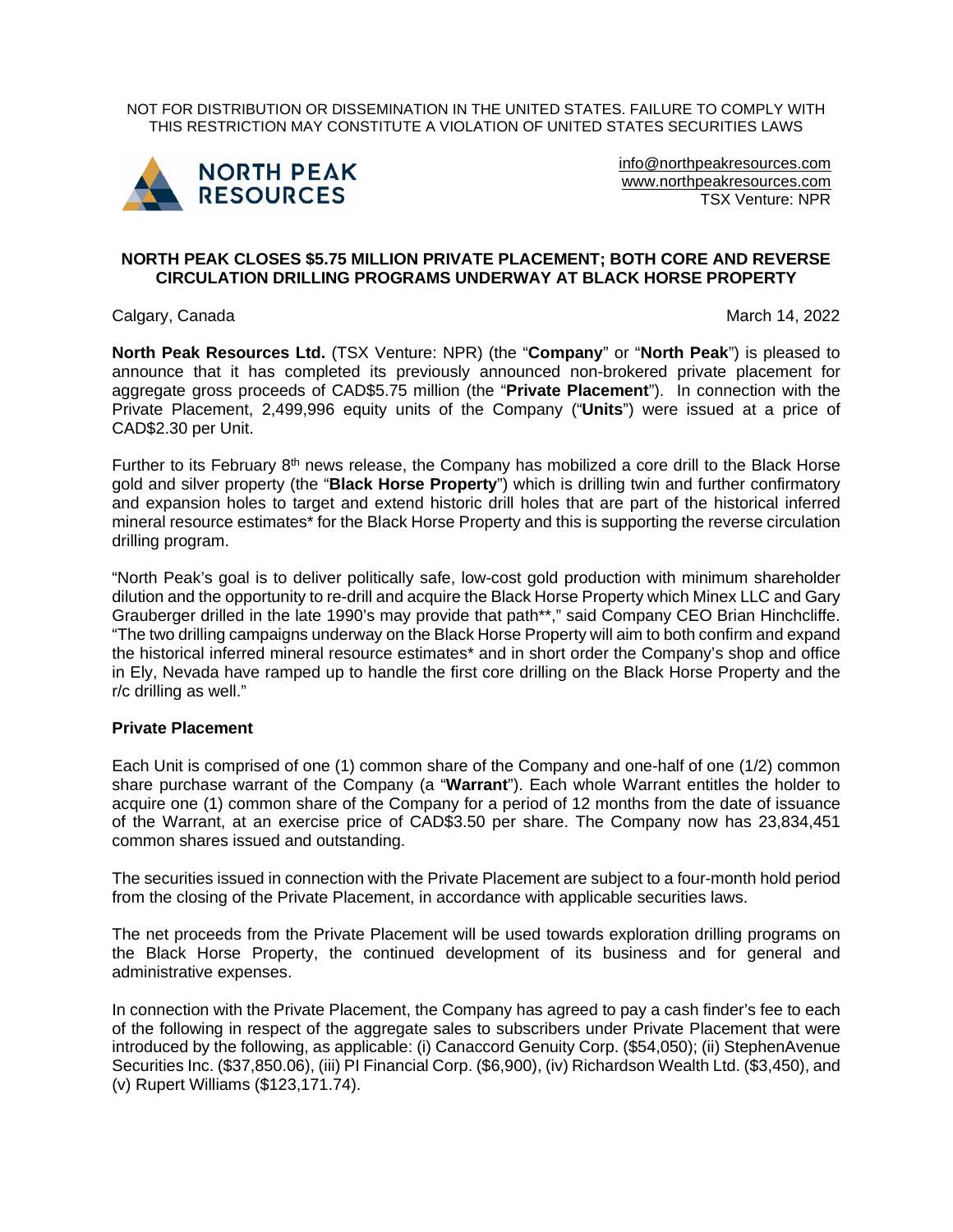## **Related Party Disclosure**

Under the Private Placement (i) Chelsea Hayes, a director of the Company, acquired 35,000 Units at a subscription price of \$80,500, (ii) Mike Sutton, a director of the Company, acquired 17,390 Units at a subscription price of \$39,997, and (iii) Gordon Chmilar, a director of the Company, acquired 43,478 Units at a subscription price of \$100,000. Their participation in the Private Placement constitutes a "related party transaction" as defined in Multilateral Instrument 61- 101 – *Protection of Minority Security Holders in Special Transaction* ("**MI 61-101**"), which has been adopted by the TSX Venture Exchange pursuant to its Policy 5.9 - *Protection of Minority Security Holders in Special Transaction*. These transactions are exempt from the formal valuation and minority shareholder approval requirements of such instrument and policy, pursuant to subsections 5.5(a), 5.5(b), 5.5(c), 5.7(a) and 5.7(b) of MI 61- 101 as the fair market value was not more than 25% of market capitalization, the distribution of securities was for cash and the fair market value of not more than \$2,500,000.

The Company did not file a material change report more than 21 days before the expected closing of the Private Placement because the details of the participation therein by related parties of the Company were not settled until shortly prior to closing of such transactions and the Company wished to close on an expedited basis for sound business reasons.

## **About North Peak Resources**

The Company is a Canadian based gold exploration and development company that is listed on the TSX Venture Exchange under the symbol "NPR". The Company holds an option to acquire the 2,733 acre Black Horse gold and silver property located approximately 50 miles east of Ely within the Black Horse mining district in White Pine County, Nevada. See the Company's January 11, 2022 press release for additional information.

**For further information, please contact:** 

#### **Brian Hinchcliffe, CEO**

Phone: +1-647-424-2305 Email: [info@northpeakresources.com](mailto:info@northpeakresources.com)  Website: [www.northpeakresources.com](http://www.northpeakresources.com/)

**Chelsea Hayes, Director**  Phone: +1-647-424-2305 Email: [info@northpeakresources.com](mailto:info@northpeakresources.com) 

**Mr. Mike Sutton, P.Geo., a director of the Company, is the Qualified Person who reviewed and approved this news release.** 

*This press release is not an offer of the Company's securities for sale in the United States. The Company's securities may not be offered or sold in the United States absent registration or an available exemption from the registration requirements of the U.S. Securities Act of 1933, as amended (the "U.S. Securities Act") and applicable U.S. state securities laws. The Company will not make any public offering of its securities in the United States. The Company's securities have not been and will not be registered under the U.S. Securities Act.* 

*This press release shall not constitute an offer to sell or the solicitation of an offer to buy, nor shall there be any sale of these securities, in any jurisdiction in which such offer, solicitation or sale would be unlawful.* 

**\*CAUTIONARY NOTE REGARDING HISTORICAL RESOURCE ESTIMATES:** *As described in detail in the Company's January 11, 2022 press release, a Qualified Person (Mr. Mike Sutton, P.Geo., a director of the Company, is the Qualified Person who reviewed and approved that news release) has not done sufficient work for the Company to classify the historical resource estimates referenced*  herein and therein as a current mineral resource or mineral reserve. The Company is not treating *those historical estimates as current mineral resources or mineral reserves and has not verified the historical resource estimates. The reader is cautioned that the data used in the preparation of those historical resource estimates does not meet the current standards of exploration quality assurance*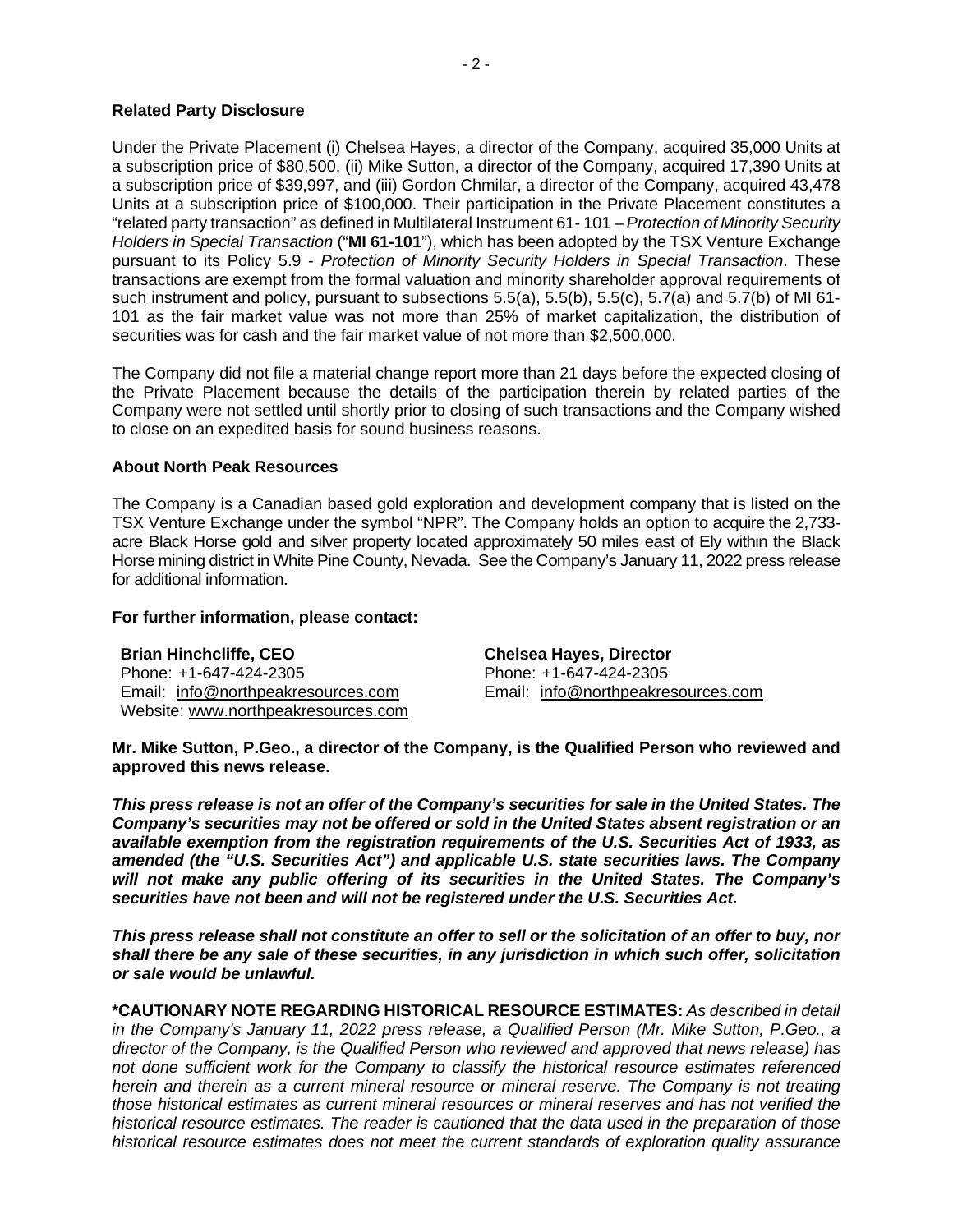*and quality control protocols and significant additional drilling (including diamond drilling, some which will twin earlier holes), data verification (quality control), would be required to ensure the quality of historic data meets current standards for use in a resource estimate. See the Company's January 11, 2022 press release for further information.* 

**CAUTIONARY NOTE TO U.S. INVESTORS CONCERNING HISTORICAL RESOURCE ESTIMATES:** *This news release has been prepared in accordance with the requirements of the securities laws in effect in Canada, which differ in certain material respects from the disclosure requirements promulgated by the Securities and Exchange Commission (the "SEC"). For example, the term "inferred mineral resource" is a Canadian mining term as defined in accordance with Canadian National Instrument 43-101 Standards of Disclosure for Mineral Projects and the Canadian Institute of Mining, Metallurgy and Petroleum (the "CIM") - CIM Definition Standards on Mineral Resources and Mineral Reserves, adopted by the CIM Council, as amended. These definitions differ from the definitions in the disclosure requirements promulgated by the SEC. Accordingly, information contained in this press release may not be comparable to similar information made public by U.S. companies reporting pursuant to SEC disclosure requirements.* 

**\*\*CAUTIONARY NOTE REGARDING ECONOMIC ASSESSMENTS:** *Readers are cautioned that no preliminary economic assessment or analysis of the potential viability of the Black Horse Property or the historical resource estimates\* has been completed.*

**CAUTIONARY STATEMENT REGARDING FORWARD-LOOKING STATEMENTS**: *This news release includes certain "forward-looking statements" under applicable Canadian securities legislation. Forward-looking statements include, but are not limited to, the anticipated use of proceeds of the Private Placement, timing and completion of any drilling and work programs on the Black Horse Property, estimates of mineralization from drilling, geological information projected from sampling results and the potential quantities and grades of the target zones, potential for minerals and/or mineral resources, whether the Black Horse Project will meet the Company's goals and standards for a mining project and statements regarding the plans, intentions, beliefs, and current expectations of the Company with respect to the future business activities and operating performance of the Company that may be described herein. Forward-looking statements consist of statements that are not purely historical, including any statements regarding beliefs, plans, expectations or intentions regarding the future. Such information can generally be identified by the use of forwarding-looking wording such as "may", "expect", "estimate", "anticipate", "intend", "believe" and "continue" or the negative thereof or similar variations. Readers are cautioned not to place undue reliance on forward-looking statements, as there can be no assurance that the plans, intentions or expectations upon which they are based will occur.* 

*By their nature, forward-looking statements involve numerous assumptions, known and unknown risks and uncertainties, both general and specific, that contribute to the possibility that the predictions, estimates, forecasts, projections and other forward-looking statements will not occur. These assumptions, risks and uncertainties include, among other things, the state of the economy in general and capital markets in particular, accuracy of assay results, geological interpretations from drilling results, timing and amount of capital expenditures; performance of available laboratory and other related services, future operating costs, and the historical basis for current estimates of potential quantities and grades of target zones, as well as those risk factors discussed or referred to in the Company's Management's Discussion and Analysis for the year ended December 31, 2020, and the period ended September 30, 2021 available a[t www.sedar.com, m](http://www.sedar.com/)any of which are beyond the control of the Company. Forward-looking statements contained in this press release are expressly qualified by this cautionary statement.* 

*The forward-looking statements contained in this press release are made as of the date of this press release. Except as required by law, the Company disclaims any intention and assumes no obligation to update or revise any forward-looking statements, whether as a result of new information, future events or otherwise. Additionally, the Company undertakes no obligation to comment on the expectations of, or statements made by, third parties in respect of the matters discussed above.*